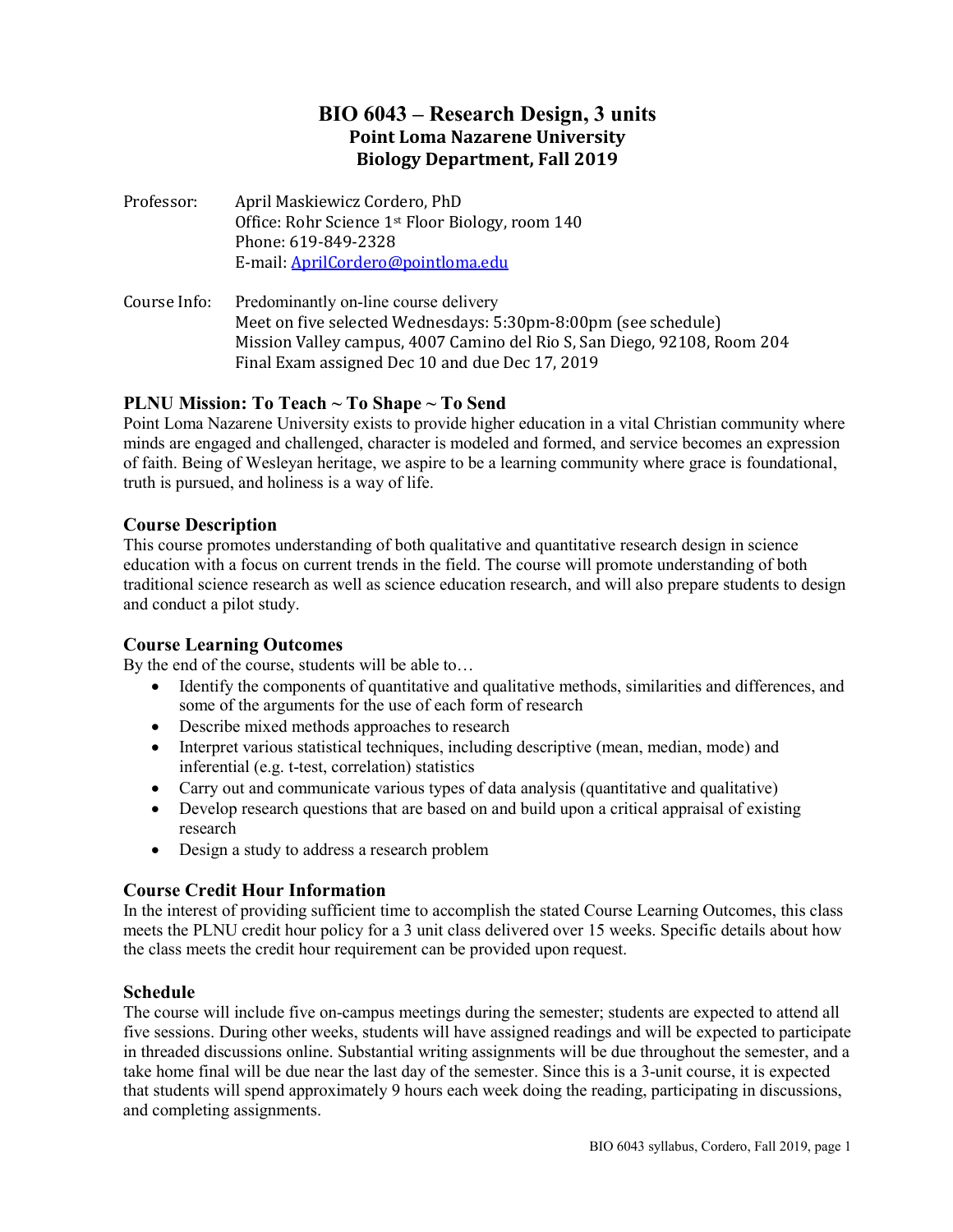| Week           | Date          | <b>Topic</b>                                                          |  |  |
|----------------|---------------|-----------------------------------------------------------------------|--|--|
|                | Sept 4        | Introduction to mixed methods research                                |  |  |
|                |               | (Meet in person, Mission Valley campus)                               |  |  |
| $\overline{2}$ | Sept 11       | Quantitative methods - Descriptive Statistics                         |  |  |
| 3              | Sept 18       | Quantitative methods $-t$ -tests                                      |  |  |
| 4              | Sept 25       | Quantitative methods - ANOVA & Chi sq                                 |  |  |
|                |               | (Meet in person, Mission Valley campus)                               |  |  |
| 5              | Oct 2         | Quantitative methods - Correlation and Linear Regression              |  |  |
| 6              | Oct 9         | Mixed Methods revisited                                               |  |  |
|                |               | (Meet in person, Mission Valley campus)                               |  |  |
| $\overline{7}$ | Oct 16        | Qualitative methods - Intro to interviews                             |  |  |
| 8              | Oct 23        | Qualitative methods – Prep for interview: Analysis of research papers |  |  |
| 9              | <b>Oct 30</b> | Qualitative methods - Creating an interview protocol                  |  |  |
|                |               | (Meet in person, Mission Valley campus- Intro to pilot study)         |  |  |
| 10             | Nov $6$       | Qualitative methods - Conduct interviews                              |  |  |
| 11             | Nov $13$      | Qualitative methods - Analyzing interview data                        |  |  |
| 12             | Nov $20$      | Action research & Analysis of research papers                         |  |  |
| 13             | Nov $27$      | Preparation for Pilot study – Problem & Purpose                       |  |  |
| 14             | Dec 4         | Analysis of research papers & Research question                       |  |  |
|                |               | (Meet in person, Mission Valley campus)                               |  |  |
| 15             | Dec 11        | Assignment of Final exam (due Dec 17 by midnight)                     |  |  |

Assignments and discussion board prompts will be posted each Wednesday before 5:00PM.

\*This schedule is subject to change, and it's VERY likely it will change.

# **Course Materials**

One book and a reader are required purchases for this course:

Book: Salkind, N.J. (2012). *Statistics for People Who Think They Hate Statistics: Excel 2010 Edition*  [Paperback]. Los Angeles: Sage Publications.

Paste this ISBN # 978-1452225234 into Google and you can purchase a used copy pretty cheap. There are at least a 10 of editions of this book and **I will use the Excel 2010 version** (around \$20 used on Amazon). This means that my homework assignments will come from this version, but if you get an edition that aligns with your version of Excel, I can send you the homework questions.

Reader: Available at<https://store.cognella.com/>

Type in Point Loma Nazarene University, and my last name is Cordero.

Excel: If you don't have Excel, you can download a free version from here (one of the benefits of being a student): <https://products.office.com/en-us/student/office-in-education>

Supplemental articles from other sources will be used as well.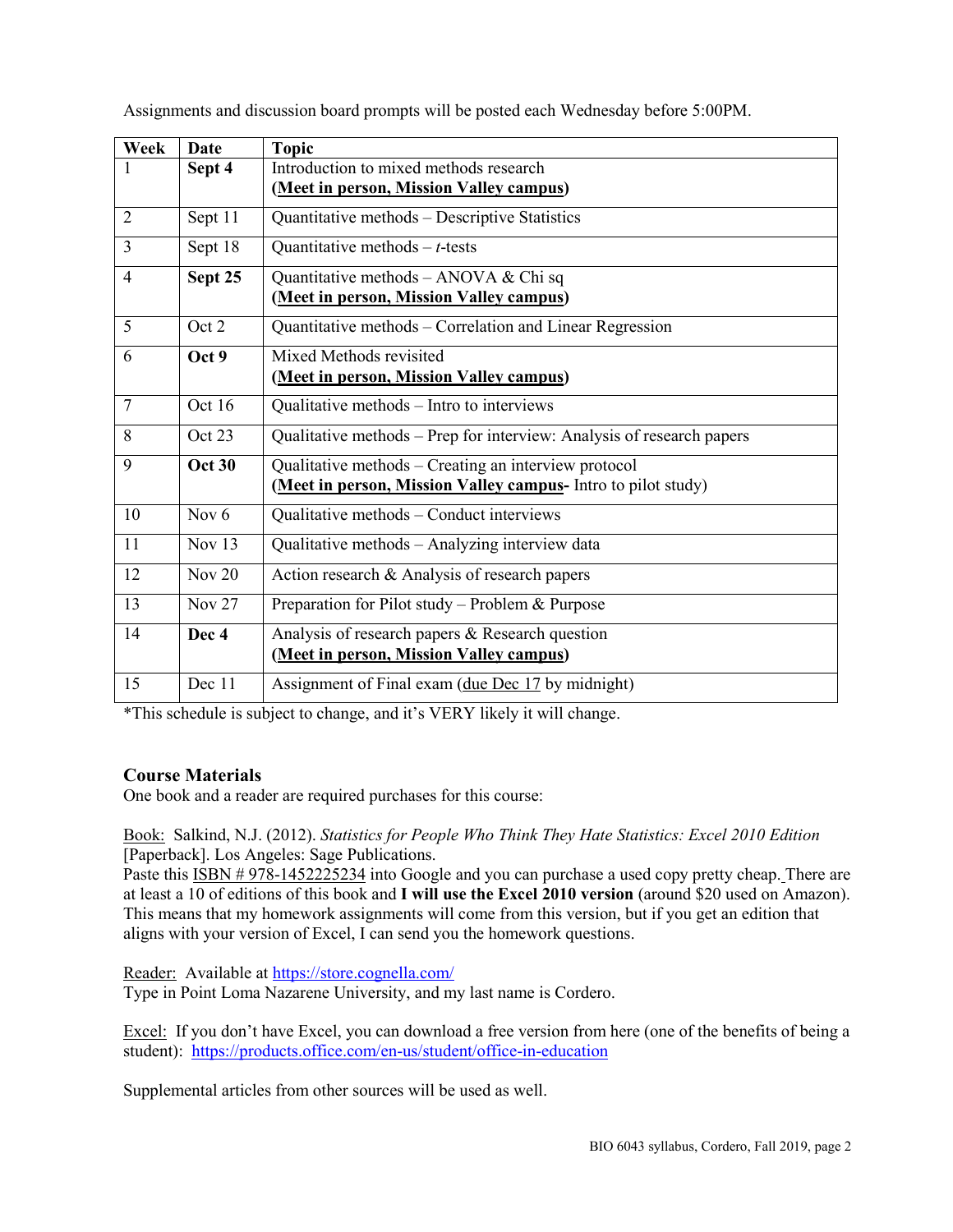### **Course grade**

|                                                                              | Grades will be determined as follows: |  |  |  |                                                  |  |
|------------------------------------------------------------------------------|---------------------------------------|--|--|--|--------------------------------------------------|--|
| Discussion Board - meaningful and relevant comments in online discussions30% |                                       |  |  |  |                                                  |  |
|                                                                              |                                       |  |  |  |                                                  |  |
|                                                                              |                                       |  |  |  |                                                  |  |
|                                                                              |                                       |  |  |  | Total $100\%$                                    |  |
|                                                                              |                                       |  |  |  | $A = 90\%$ B = 80% C = 70% D = 60% F = below 60% |  |

### **Assignment Details**

*Reading materials*. Some of the readings chosen for this course are either articles that are too old to be available electronically, or they come from journals to which the library does not have free access, or they are single chapters from books. For these reasons, a packet containing some of the readings for the course is available for purchase at www.university readers.com. To save you money, any articles that are available through our library website are not included in the reader, and therefore, you will need to access these on your own through the PLNU library and print them out. In addition, some readings may be posted on Canvas or you will need to access via the PLNU library website.

*Writing assignments.* Since this is a graduate class, it is essential that you take responsibility for your own learning. Keep in mind that some of the readings are long, but you are not expected to understand every detail, but rather to identify and understand the main ideas that the author is trying to communicate. You will be writing responses to questions that we hope will stimulate thought about ideas in the articles, or thoughts on how to use the methodologies that you will be learning. It will be helpful to read the questions before you do the reading. The answers will not be found in the paper, but rather will be constructed by you in response to what you read.

I will read your written responses, but will make minimal comments, because the learning occurs in the process of your production of the document. <u>I expect that all written assignments be of graduate-</u> level quality (no typos, no grammatical errors, no sentence fragments, thoughtful development of ideas, etc.). To earn full credit on written assignments, you must answer every part of each question in a wellwritten answer that demonstrates thought and integration of ideas.

*Late assignments.* Assignments must be submitted to Canvas by the due date indicated on the assignment. Assignments more than 48 hours late will automatically be scored as a C or lower. If any assignments are missing on the "last date to drop the course", you will be automatically dropped from the course, and you will have to retake it next fall. For this semester, the drop date is Nov 8, 2019.

#### **Final Exam Policy**

Successful completion of this class requires taking the final examination **on its scheduled day**. No requests for early examinations or alternative days will be approved.

#### **Discussion Board (asynchronous)**

Each Wednesday, discussion questions on the assigned reading will be posted online. You are expected to post and respond to each prompt according to the following deadlines:

First deadline: Sundays by midnight

Second deadline: Wednesdays by midnight

For example: Go on the discussion board before Sunday at midnight, post a response to each prompt. Before Wednesday at midnight, respond to at least two of your peers. This should help to ensure that there is healthy, active discussion going on each week. Feel free to respond as frequently as you like, these guidelines are minimum requirements.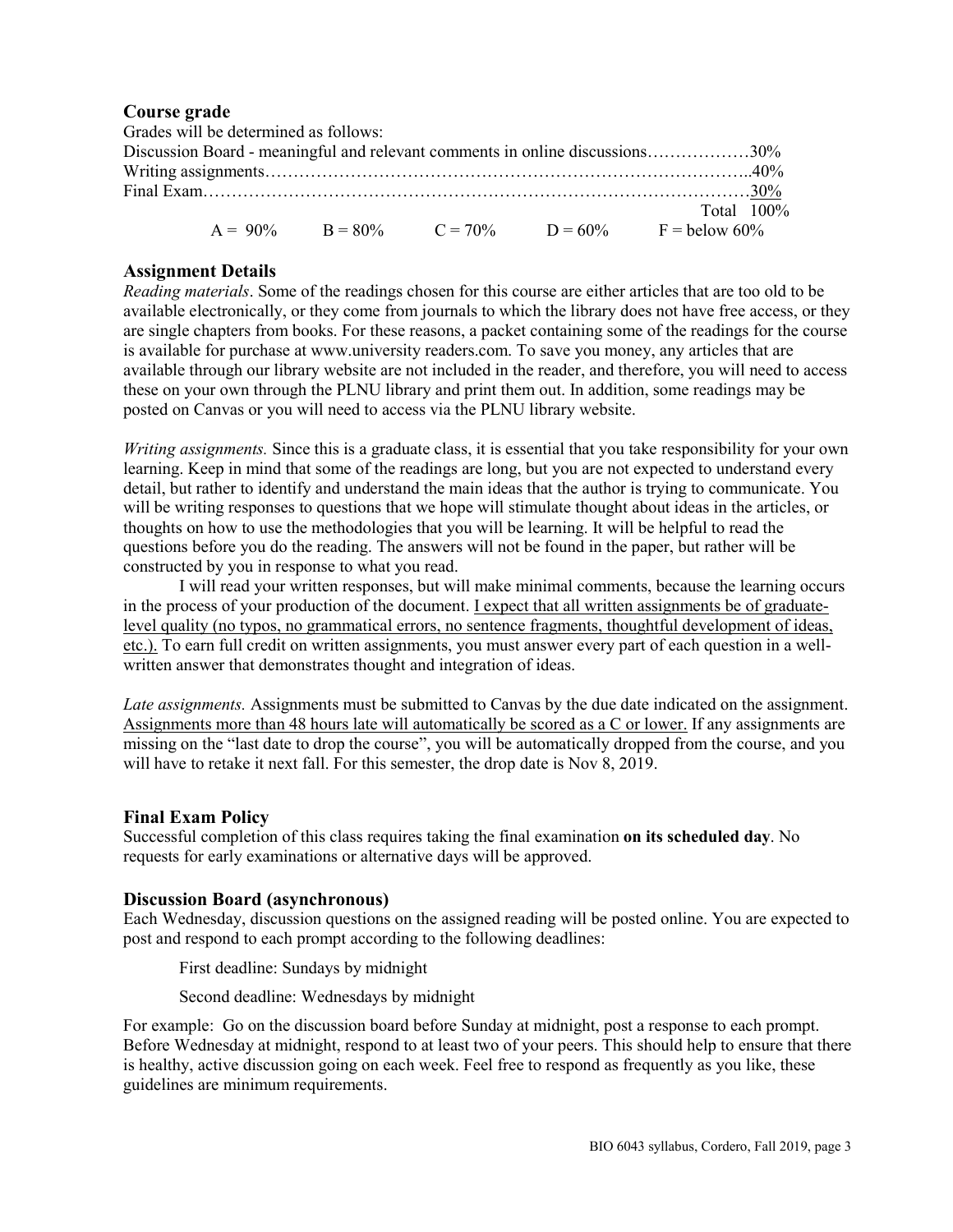The discussions, both online and in person, will focus on the main ideas we are learning each week. I am looking for thoughtful, reflective responses that demonstrate evaluation of ideas. It is essential to the success of the class that each class member contributes valuable content and responds to others students' valuable content frequently. It is important that all participants stay on-topic. This means bringing up personal experience that helps to provide examples, comparisons, etc., but the discussions should not become a forum for "venting" about school districts, state standards, etc.

D. Board Scoring: Since I will have limited opportunities to interact in person, the quality of the online discussion is very important. Responses should reflect an understanding of the material, as well as thoughtful consideration of the importance, validity, and value of the content being discussed. Various viewpoints are valued and encouraged. Discussion question responses that you would like me to count toward your grade should be at least 100 words. This policy applies to all three of your required responses per week in the discussion forum (Sunday night response, and two replies to other students). Other shorter comments to students are welcome for the benefit of your learning and theirs. A rubric for scoring your discussion board participation is below. Each discussion board week is worth 10 points.

|                                                                                                                             | Initial $(1 pt)$                                                                                                                                                      | Emerging (2 pt)                                                                                                                                       | Developed (3 pt)                                                                                                                                                     |
|-----------------------------------------------------------------------------------------------------------------------------|-----------------------------------------------------------------------------------------------------------------------------------------------------------------------|-------------------------------------------------------------------------------------------------------------------------------------------------------|----------------------------------------------------------------------------------------------------------------------------------------------------------------------|
| Promptness and<br>initiative                                                                                                | Posts 1 <sup>st</sup> response late AND<br>responds late to others'<br>posts. Responses are<br>extremely short.                                                       | Posts $1st$ response to<br>$prompt(s)$ on time, OR<br>posts $2nd$ response to at least<br>two students on time.<br>Minimum of 100 words<br>each time. | Posts l <sup>st</sup> response on time<br>AND responds to at least 2<br>others' posts on time.<br>Exceeds 100 words most of<br>the time.                             |
| Relevance of post                                                                                                           | Posts responses that slightly<br>relate to the discussion<br>topic; makes short or<br>irrelevant remarks that do<br>not prompt further<br>discussion.                 | Posts responses that are<br>related to discussion<br>content and connects to<br>reading material; often<br>prompts further discussion.                | Posts relevant responses<br>that show integration and<br>application of course<br>material. May pose<br>additional relevant<br>questions.                            |
| Mechanics                                                                                                                   | Posts/responses contain<br>several errors in grammar,<br>spelling, and/or sentence<br>structure that make the<br>posts/responses difficult to<br>read and understand. | Posts/responses contain<br>some errors in grammar,<br>spelling, and sentence<br>structure, but responses are<br>still easy to read and<br>understand. | Posts/responses contain<br>very few, if any, minor<br>errors in grammar, spelling,<br>and sentence structure.<br>Posts/responses are easy to<br>read and understand. |
| Observation of<br>"netiquette":<br>not using ALL CAPS, slang or<br>potentially inflammatory or<br>overly emotional language |                                                                                                                                                                       | Does not observe<br>'Netiquette'' guidelines<br>0 pts                                                                                                 | Observes 'Netiquette"<br>guidelines<br>1 pt                                                                                                                          |

### **Weekly Online Discussion Rubric**

# **PLNU CANVAS & TECH SUPPORT**

If you have questions about the content you find in my Canvas course or need clarification on assignment instructions please let me know. If you are unsure how to use any given feature in Canvas you will find the [Canvas Guides](https://community.canvaslms.com/community/answers/guides/) to be a very helpful resource. If you cannot access something in my Canvas course or it appears that some part of the course is not working properly, please contact the Office of Instructional Technology for support at [oit@pointloma.edu.](mailto:oit@pointloma.edu) Include specific information in the request (course ID, section, assignment or module name, etc.) to expedite the troubleshooting process. Screenshots are super helpful!

PLNU Technical Support: Contact the Help Desk by emailing [helpdesk@pointloma.edu,](mailto:helpdesk@pointloma.edu) calling (619) 849-2222, or dialing extension 2222.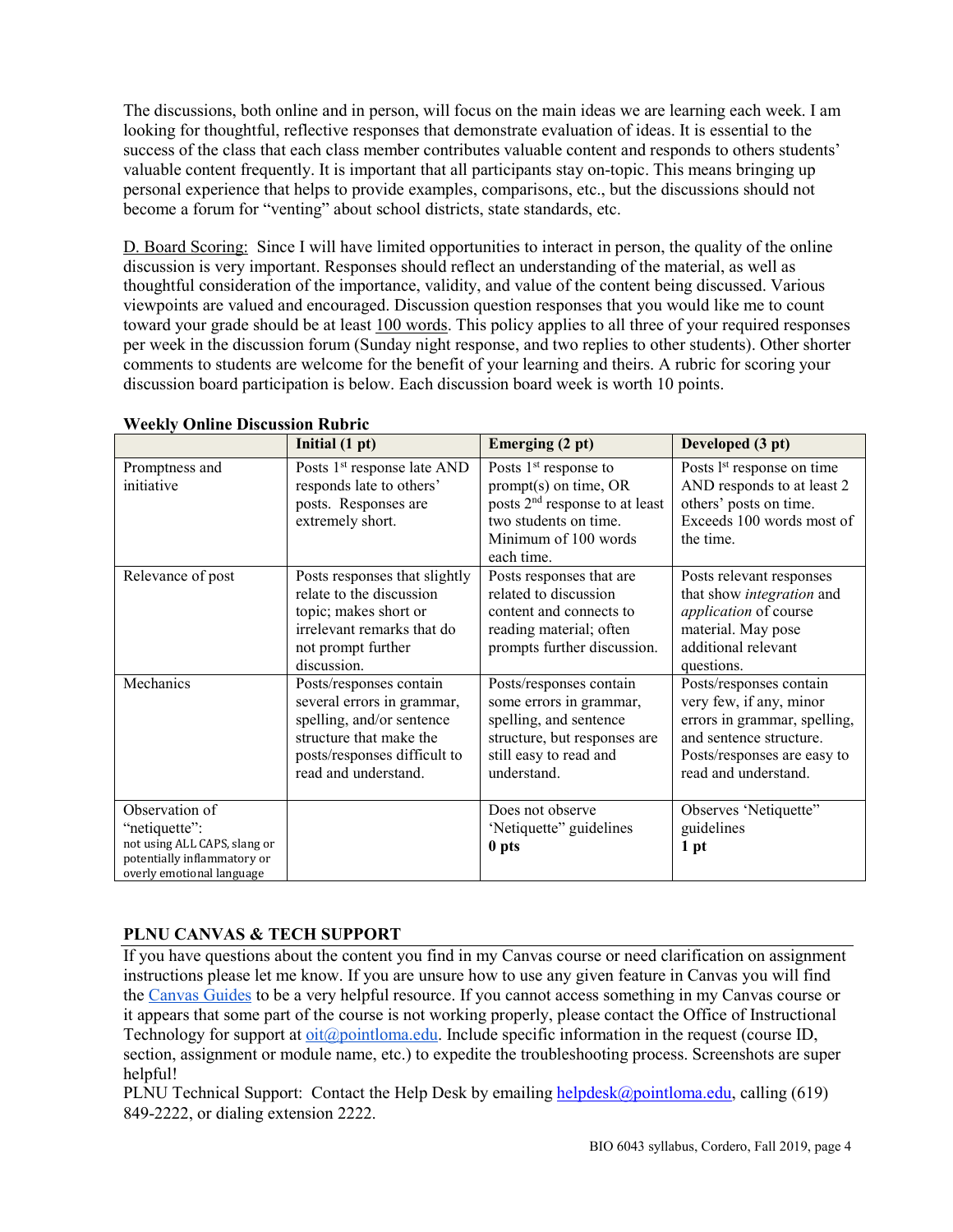### **SPIRITUAL CARE**

PLNU strives to be a place where you grow as whole persons. To this end we provide resources for our graduate students to encounter God and grow in their Christian faith. At the Mission Valley campus we have an onsite chaplain who is available during class break times across the week. If students have questions, a desire to meet with the chaplain or have prayer requests you can send an email to gradchaplainmissionvalley@pointloma.edu. In addition there are resources for your Christian faith journey available a[t http://www.pointloma.edu/experience/faith/graduate-student-spiritual-life.](http://www.pointloma.edu/experience/faith/graduate-student-spiritual-life)

# **PLNU COPYRIGHT POLICY**

Point Loma Nazarene University, as a non-profit educational institution, is entitled by law to use materials protected by the US Copyright Act for classroom education. Any use of those materials outside the class may violate the law.

### **PLNU ACADEMIC HONESTY POLICY**

Students should demonstrate academic honesty by doing original work and by giving appropriate credit to the ideas of others. Academic dishonesty is the act of presenting information, ideas, and/or concepts as one's own when in reality they are the results of another person's creativity and effort. A faculty member who believes a situation involving academic dishonesty has been detected may assign a failing grade for that assignment or examination, or, depending on the seriousness of the offense, for the course. Faculty should follow and students may appeal using the procedure in the university Catalog. See Academic Policies in the Graduate and Professional Studies Catalog for definitions of kinds of academic dishonesty and for further policy information.

# **PLNU ACADEMIC ACCOMMODATIONS POLICY**

While all students are expected to meet the minimum standards for completion of this course as established by the instructor, students with disabilities may require academic adjustments, modifications or auxiliary aids/services. At Point Loma Nazarene University (PLNU), these students are requested to register with the Disability Resource Center (DRC), located in the Bond Academic Center. (DRC@pointloma.edu or 619-849-2486). The DRC's policies and procedures for assisting such students in the development of an appropriate academic adjustment plan (AP) allows PLNU to comply with Section 504 of the Rehabilitation Act and the Americans with Disabilities Act. Section 504 (a) prohibits discrimination against students with special needs and guarantees all qualified students equal access to and benefits of PLNU programs and activities. After the student files the required documentation, the DRC, in conjunction with the student, will develop an AP to meet that student's specific learning needs. The DRC will thereafter email the student's AP to all faculty who teach courses in which the student is enrolled each semester. The AP must be implemented in all such courses.

If students do not wish to avail themselves of some or all of the elements of their AP in a particular course, it is the responsibility of those students to notify their professor in that course. PLNU highly recommends that DRC students speak with their professors during the first two weeks of each semester about the applicability of their AP in that particular course and/or if they do not desire to take advantage of some or all of the elements of their AP in that course.

#### **PLNU ATTENDANCE AND PARTICIPATION POLICY**

Regular and punctual attendance at all classes is considered essential to optimum academic achievement. If the student is absent from more than 10 percent of class meetings, the faculty member can file a written report which may result in de-enrollment. If the absences exceed 20 percent, the student may be deenrolled without notice until the university drop date or, after that date, receive the appropriate grade for their work and participation. See Academic Policies in the Graduate and Professional Studies Catalog for additional detail.